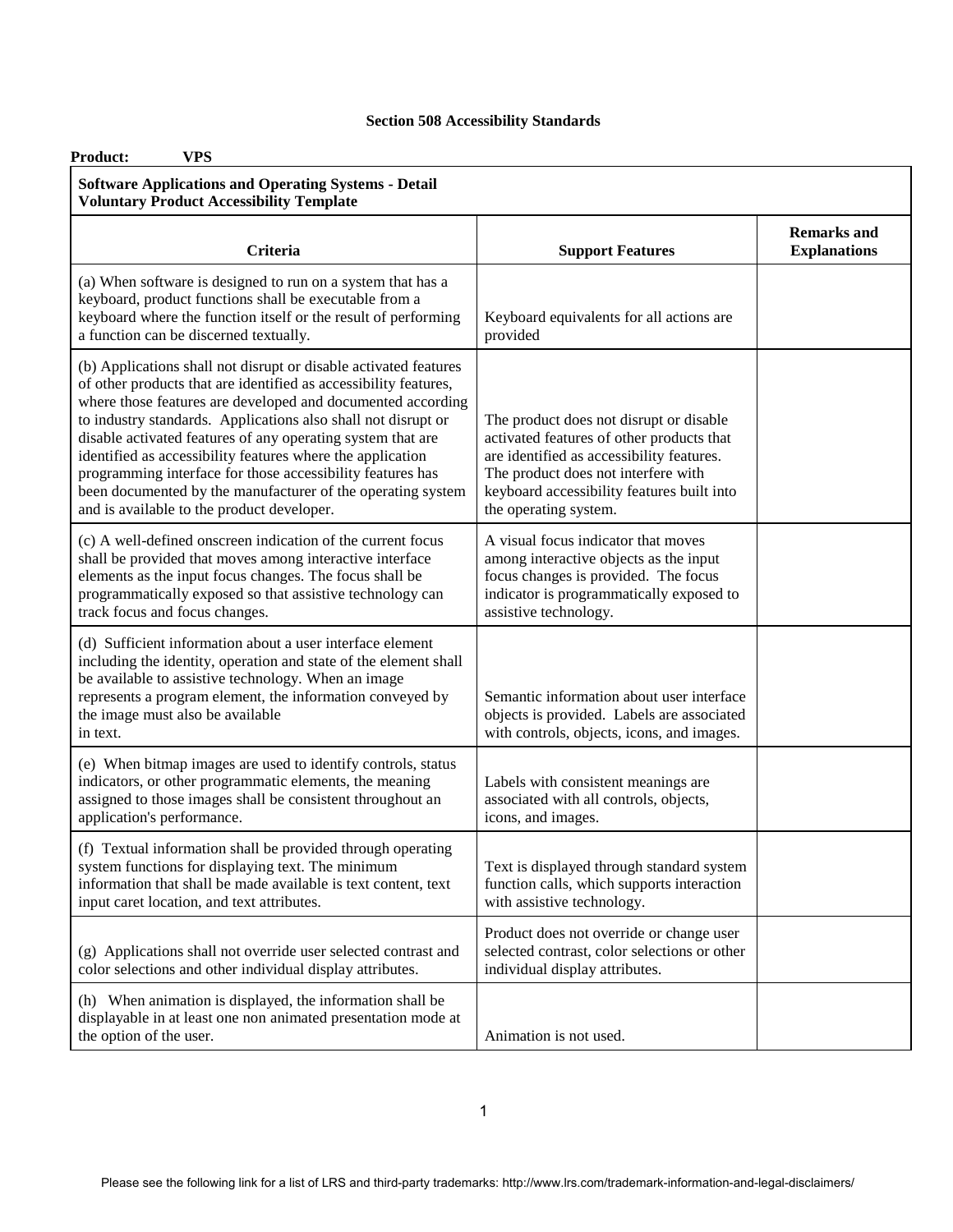| <b>Software Applications and Operating Systems - Detail</b><br><b>Voluntary Product Accessibility Template</b>                                                                                                                                          |                                                                                                                 |  |
|---------------------------------------------------------------------------------------------------------------------------------------------------------------------------------------------------------------------------------------------------------|-----------------------------------------------------------------------------------------------------------------|--|
| (i) Color coding shall not be used as the only means of<br>conveying information, indicating an action, prompting a<br>response, or distinguishing a visual element.                                                                                    | Color-coding is not used without<br>supporting text.                                                            |  |
| (i) When a product permits a user to adjust color and contrast<br>settings, a variety of color selections capable of producing a<br>range of contrast levels shall be provided.                                                                         | When color customization is supported,<br>the product allows customization of a<br>variety of color selections. |  |
| (k) Software shall not use flashing or blinking text, objects, or<br>other elements having a flash or blink frequency greater than<br>2 Hz and lower than 55 Hz.                                                                                        | The flashing or blinking of text, objects,<br>or other elements is not used.                                    |  |
| (1) When electronic forms are used, the form shall allow<br>people using assistive technology to access the information,<br>field elements, and functionality required for completion and<br>submission of the form, including all directions and cues. | Electronic forms are not used.                                                                                  |  |

| <b>Information, Documentation, and Support Documentation Requirements</b>                                                                                                                                                              |                                                                                                                                                                                 |                               |
|----------------------------------------------------------------------------------------------------------------------------------------------------------------------------------------------------------------------------------------|---------------------------------------------------------------------------------------------------------------------------------------------------------------------------------|-------------------------------|
| <b>Criteria</b>                                                                                                                                                                                                                        | <b>Meet Standard and How</b>                                                                                                                                                    | Do No Meet<br><b>Standard</b> |
| (a) Product support documentation. Make product support<br>documentation provided to end users available in alternate<br>formats upon request for no additional charge.                                                                | Documentation is supplied electronically<br>in PDF format. On request, it can be<br>supplied at no additional charge in<br>hardcopy Manuals or as a Microsoft Word<br>document. |                               |
| (b) Accessibility and compatibility features. Provide end<br>users access to a description of accessibility and compatibility<br>features of products in alternate formats or alternate modes<br>upon request at no additional charge. | Supplied at no additional charge as a<br>Microsoft Word document via email,<br>hardcopy or supplied over the phone.                                                             |                               |
| (c) Support services. Accommodate communication needs of<br>end users with disabilities when providing support<br>services<br>for products.                                                                                            | Support services are provided via<br>telephone, e-mail and Internet web site.                                                                                                   |                               |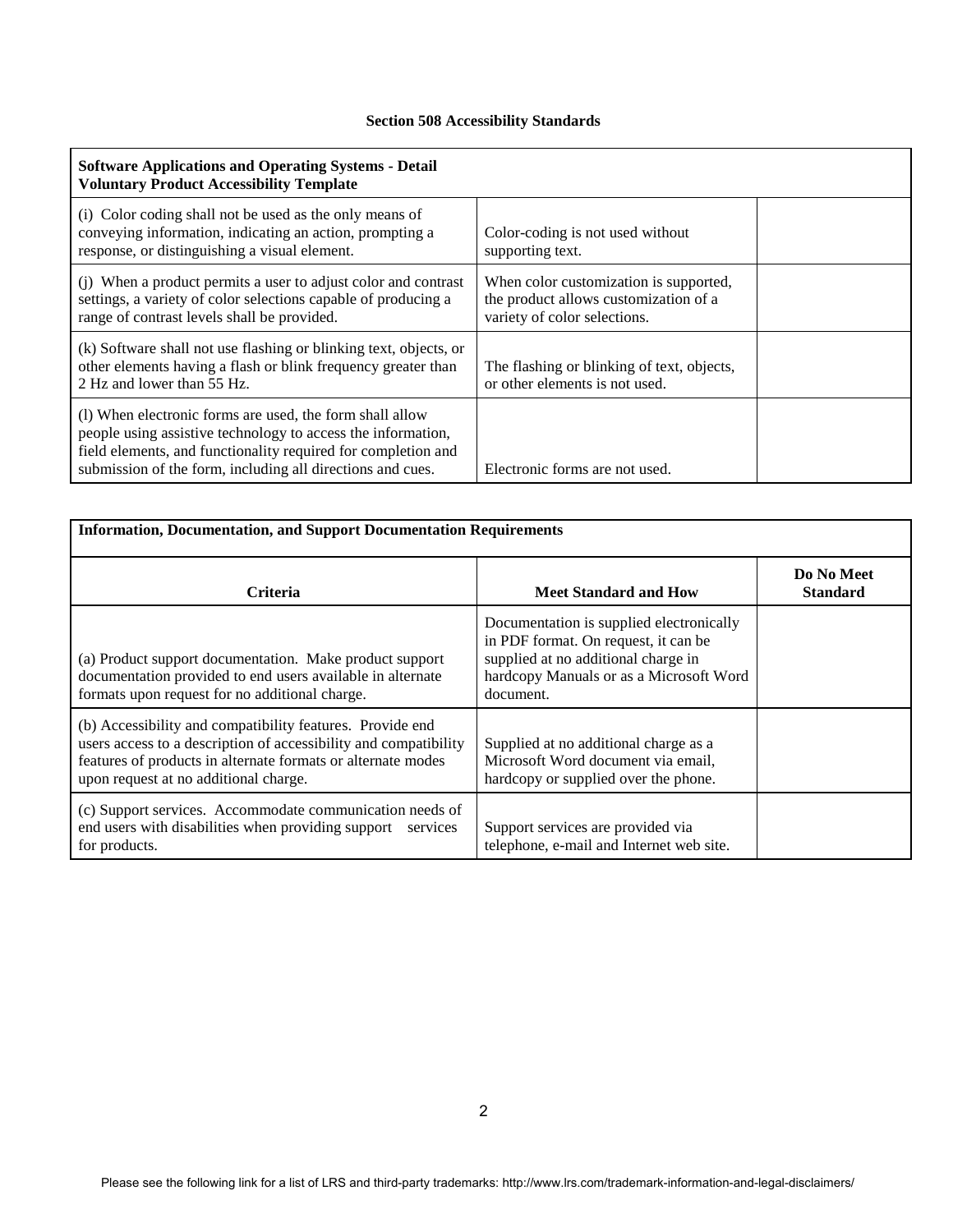| <b>VPS/Email</b><br>Product:                                                                                                                                                                                                                                                                                                                                                                                                                                                                                                                                                 |                                                                                                                                                                                                                                                 |                                           |
|------------------------------------------------------------------------------------------------------------------------------------------------------------------------------------------------------------------------------------------------------------------------------------------------------------------------------------------------------------------------------------------------------------------------------------------------------------------------------------------------------------------------------------------------------------------------------|-------------------------------------------------------------------------------------------------------------------------------------------------------------------------------------------------------------------------------------------------|-------------------------------------------|
| <b>Software Applications and Operating Systems - Detail</b><br><b>Voluntary Product Accessibility Template</b>                                                                                                                                                                                                                                                                                                                                                                                                                                                               |                                                                                                                                                                                                                                                 |                                           |
| <b>Criteria</b>                                                                                                                                                                                                                                                                                                                                                                                                                                                                                                                                                              | <b>Support Features</b>                                                                                                                                                                                                                         | <b>Remarks and</b><br><b>Explanations</b> |
| (a) When software is designed to run on a system that has a<br>keyboard, product functions shall be executable from a<br>keyboard where the function itself or the result of performing<br>a function can be discerned textually.                                                                                                                                                                                                                                                                                                                                            | Keyboard equivalents for all actions are<br>provided                                                                                                                                                                                            |                                           |
| (b) Applications shall not disrupt or disable activated features<br>of other products that are identified as accessibility features,<br>where those features are developed and documented according<br>to industry standards. Applications also shall not disrupt or<br>disable activated features of any operating system that are<br>identified as accessibility features where the application<br>programming interface for those accessibility features has<br>been documented by the manufacturer of the operating system<br>and is available to the product developer. | The product does not disrupt or disable<br>activated features of other products that<br>are identified as accessibility features.<br>The product does not interfere with<br>keyboard accessibility features built into<br>the operating system. |                                           |
| (c) A well-defined onscreen indication of the current focus<br>shall be provided that moves among interactive interface<br>elements as the input focus changes. The focus shall be<br>programmatically exposed so that assistive technology can<br>track focus and focus changes.                                                                                                                                                                                                                                                                                            | A visual focus indicator that moves<br>among interactive objects as the input<br>focus changes is provided. The focus<br>indicator is programmatically exposed to<br>assistive technology.                                                      |                                           |
| (d) Sufficient information about a user interface element<br>including the identity, operation and state of the element shall<br>be available to assistive technology. When an image<br>represents a program element, the information conveyed by<br>the image must also be available<br>in text.                                                                                                                                                                                                                                                                            | Semantic information about user interface<br>objects is provided. Labels are associated<br>with controls, objects, icons, and images.                                                                                                           |                                           |
| (e) When bitmap images are used to identify controls, status<br>indicators, or other programmatic elements, the meaning<br>assigned to those images shall be consistent throughout an<br>application's performance.                                                                                                                                                                                                                                                                                                                                                          | Labels with consistent meanings are<br>associated with all controls, objects,<br>icons, and images.                                                                                                                                             |                                           |
| (f) Textual information shall be provided through operating<br>system functions for displaying text. The minimum<br>information that shall be made available is text content, text<br>input caret location, and text attributes.                                                                                                                                                                                                                                                                                                                                             | Text is displayed through standard system<br>function calls, which supports interaction<br>with assistive technology.                                                                                                                           |                                           |
| (g) Applications shall not override user selected contrast and<br>color selections and other individual display attributes.                                                                                                                                                                                                                                                                                                                                                                                                                                                  | Product does not override or change user<br>selected contrast, color selections or other<br>individual display attributes.                                                                                                                      |                                           |
| (h) When animation is displayed, the information shall be<br>displayable in at least one non animated presentation mode at<br>the option of the user.                                                                                                                                                                                                                                                                                                                                                                                                                        | Animation is not used.                                                                                                                                                                                                                          |                                           |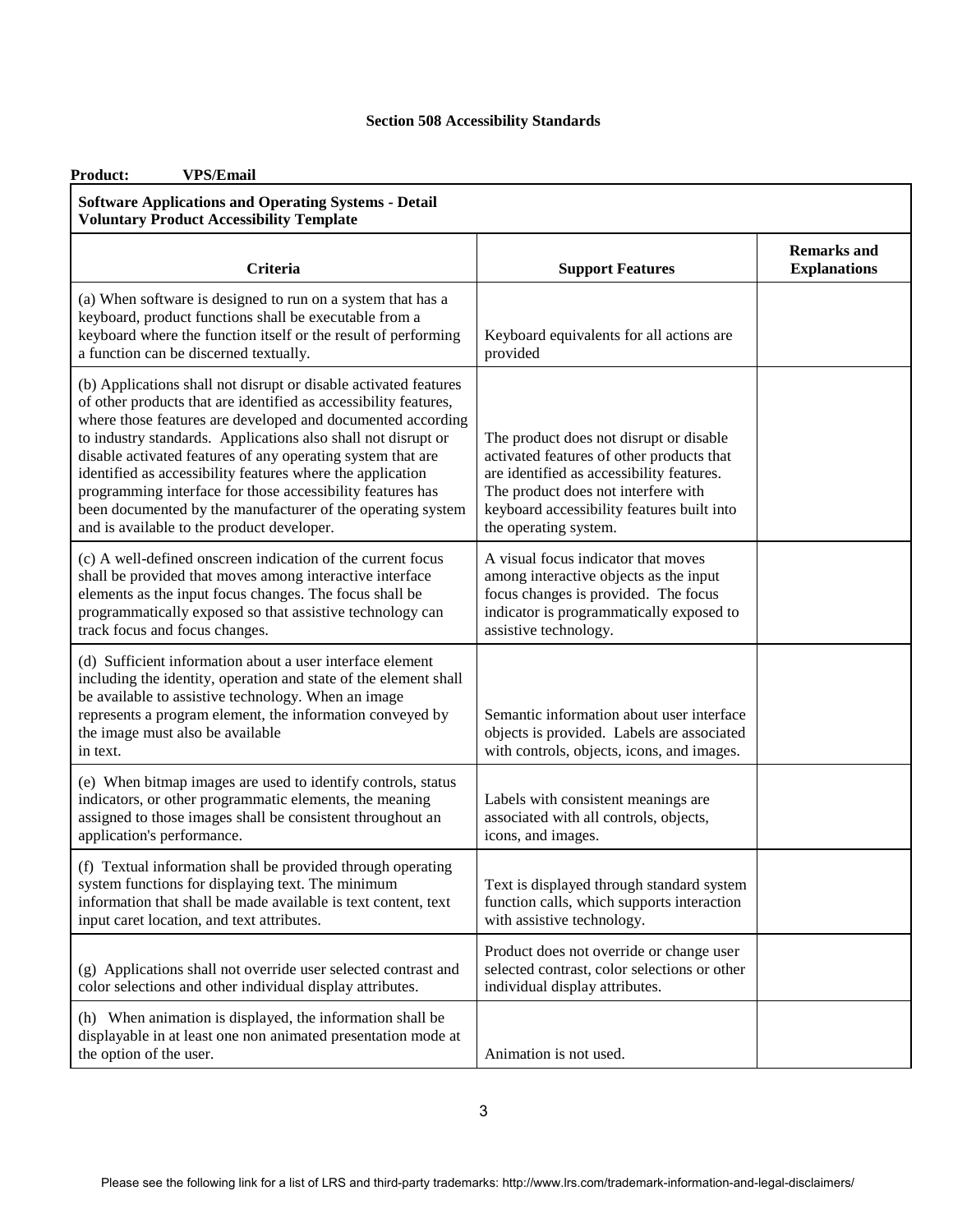| <b>Software Applications and Operating Systems - Detail</b><br><b>Voluntary Product Accessibility Template</b>                                                                                                                                          |                                                                                                                 |  |
|---------------------------------------------------------------------------------------------------------------------------------------------------------------------------------------------------------------------------------------------------------|-----------------------------------------------------------------------------------------------------------------|--|
| (i) Color coding shall not be used as the only means of<br>conveying information, indicating an action, prompting a<br>response, or distinguishing a visual element.                                                                                    | Color-coding is not used without<br>supporting text.                                                            |  |
| (j) When a product permits a user to adjust color and contrast<br>settings, a variety of color selections capable of producing a<br>range of contrast levels shall be provided.                                                                         | When color customization is supported,<br>the product allows customization of a<br>variety of color selections. |  |
| (k) Software shall not use flashing or blinking text, objects, or<br>other elements having a flash or blink frequency greater than<br>2 Hz and lower than 55 Hz.                                                                                        | The flashing or blinking of text, objects,<br>or other elements is not used.                                    |  |
| (1) When electronic forms are used, the form shall allow<br>people using assistive technology to access the information,<br>field elements, and functionality required for completion and<br>submission of the form, including all directions and cues. | Electronic forms are not used.                                                                                  |  |

| <b>Information, Documentation, and Support Documentation Requirements</b>                                                                                                                                                              |                                                                                                                                                                                 |                               |
|----------------------------------------------------------------------------------------------------------------------------------------------------------------------------------------------------------------------------------------|---------------------------------------------------------------------------------------------------------------------------------------------------------------------------------|-------------------------------|
| <b>Criteria</b>                                                                                                                                                                                                                        | <b>Meet Standard and How</b>                                                                                                                                                    | Do No Meet<br><b>Standard</b> |
| (a) Product support documentation. Make product support<br>documentation provided to end users available in alternate<br>formats upon request for no additional charge.                                                                | Documentation is supplied electronically<br>in PDF format. On request, it can be<br>supplied at no additional charge in<br>hardcopy Manuals or as a Microsoft Word<br>document. |                               |
| (b) Accessibility and compatibility features. Provide end<br>users access to a description of accessibility and compatibility<br>features of products in alternate formats or alternate modes<br>upon request at no additional charge. | Supplied at no additional charge as a<br>Microsoft Word document via email,<br>hardcopy or supplied over the phone.                                                             |                               |
| (c) Support services. Accommodate communication needs of<br>end users with disabilities when providing support<br>services<br>for products.                                                                                            | Support services are provided via<br>telephone, e-mail and Internet web site.                                                                                                   |                               |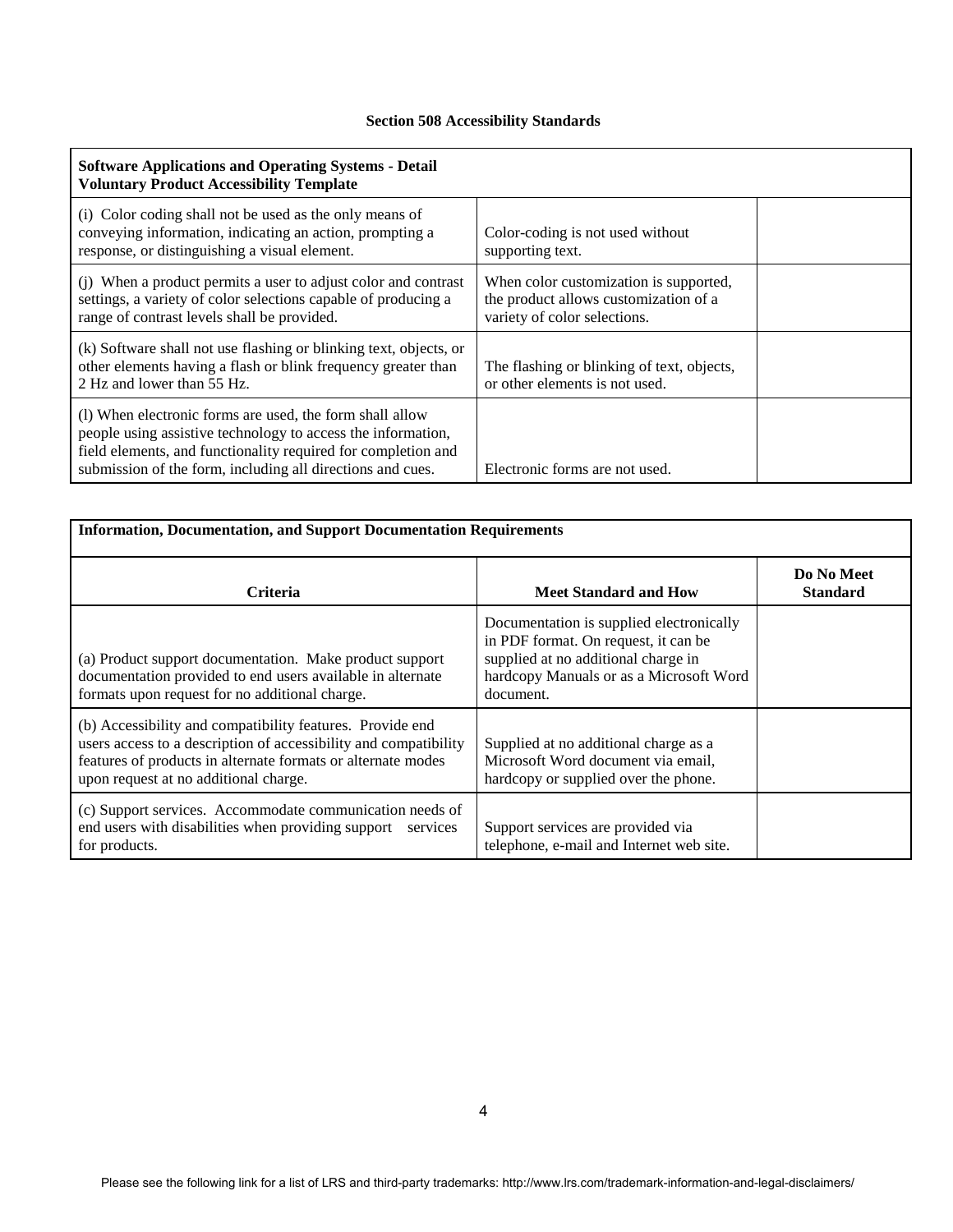| <b>VPS/TCPIP</b><br><b>Product:</b>                                                                                                                                                                                                                                                                                                                                                                                                                                                                                                                                          |                                                                                                                                                                                                                                                 |                                           |
|------------------------------------------------------------------------------------------------------------------------------------------------------------------------------------------------------------------------------------------------------------------------------------------------------------------------------------------------------------------------------------------------------------------------------------------------------------------------------------------------------------------------------------------------------------------------------|-------------------------------------------------------------------------------------------------------------------------------------------------------------------------------------------------------------------------------------------------|-------------------------------------------|
| <b>Software Applications and Operating Systems - Detail</b><br><b>Voluntary Product Accessibility Template</b>                                                                                                                                                                                                                                                                                                                                                                                                                                                               |                                                                                                                                                                                                                                                 |                                           |
| Criteria                                                                                                                                                                                                                                                                                                                                                                                                                                                                                                                                                                     | <b>Support Features</b>                                                                                                                                                                                                                         | <b>Remarks and</b><br><b>Explanations</b> |
| (a) When software is designed to run on a system that has a<br>keyboard, product functions shall be executable from a<br>keyboard where the function itself or the result of performing<br>a function can be discerned textually.                                                                                                                                                                                                                                                                                                                                            | Keyboard equivalents for all actions are<br>provided                                                                                                                                                                                            |                                           |
| (b) Applications shall not disrupt or disable activated features<br>of other products that are identified as accessibility features,<br>where those features are developed and documented according<br>to industry standards. Applications also shall not disrupt or<br>disable activated features of any operating system that are<br>identified as accessibility features where the application<br>programming interface for those accessibility features has<br>been documented by the manufacturer of the operating system<br>and is available to the product developer. | The product does not disrupt or disable<br>activated features of other products that<br>are identified as accessibility features.<br>The product does not interfere with<br>keyboard accessibility features built into<br>the operating system. |                                           |
| (c) A well-defined onscreen indication of the current focus<br>shall be provided that moves among interactive interface<br>elements as the input focus changes. The focus shall be<br>programmatically exposed so that assistive technology can<br>track focus and focus changes.                                                                                                                                                                                                                                                                                            | A visual focus indicator that moves<br>among interactive objects as the input<br>focus changes is provided. The focus<br>indicator is programmatically exposed to<br>assistive technology.                                                      |                                           |
| (d) Sufficient information about a user interface element<br>including the identity, operation and state of the element shall<br>be available to assistive technology. When an image<br>represents a program element, the information conveyed by<br>the image must also be available in text.                                                                                                                                                                                                                                                                               | Semantic information about user interface<br>objects is provided. Labels are associated<br>with controls, objects, icons, and images.                                                                                                           |                                           |
| (e) When bitmap images are used to identify controls, status<br>indicators, or other programmatic elements, the meaning<br>assigned to those images shall be consistent throughout an<br>application's performance.                                                                                                                                                                                                                                                                                                                                                          | Labels with consistent meanings are<br>associated with all controls, objects,<br>icons, and images.                                                                                                                                             |                                           |
| (f) Textual information shall be provided through operating<br>system functions for displaying text. The minimum<br>information that shall be made available is text content, text<br>input caret location, and text attributes.                                                                                                                                                                                                                                                                                                                                             | Text is displayed through standard system<br>function calls, which supports interaction<br>with assistive technology.                                                                                                                           |                                           |
| (g) Applications shall not override user selected contrast and<br>color selections and other individual display attributes.                                                                                                                                                                                                                                                                                                                                                                                                                                                  | Product does not override or change user<br>selected contrast, color selections or other<br>individual display attributes.                                                                                                                      |                                           |
| (h) When animation is displayed, the information shall be<br>displayable in at least one non animated presentation mode at<br>the option of the user.                                                                                                                                                                                                                                                                                                                                                                                                                        | Animation is not used.                                                                                                                                                                                                                          |                                           |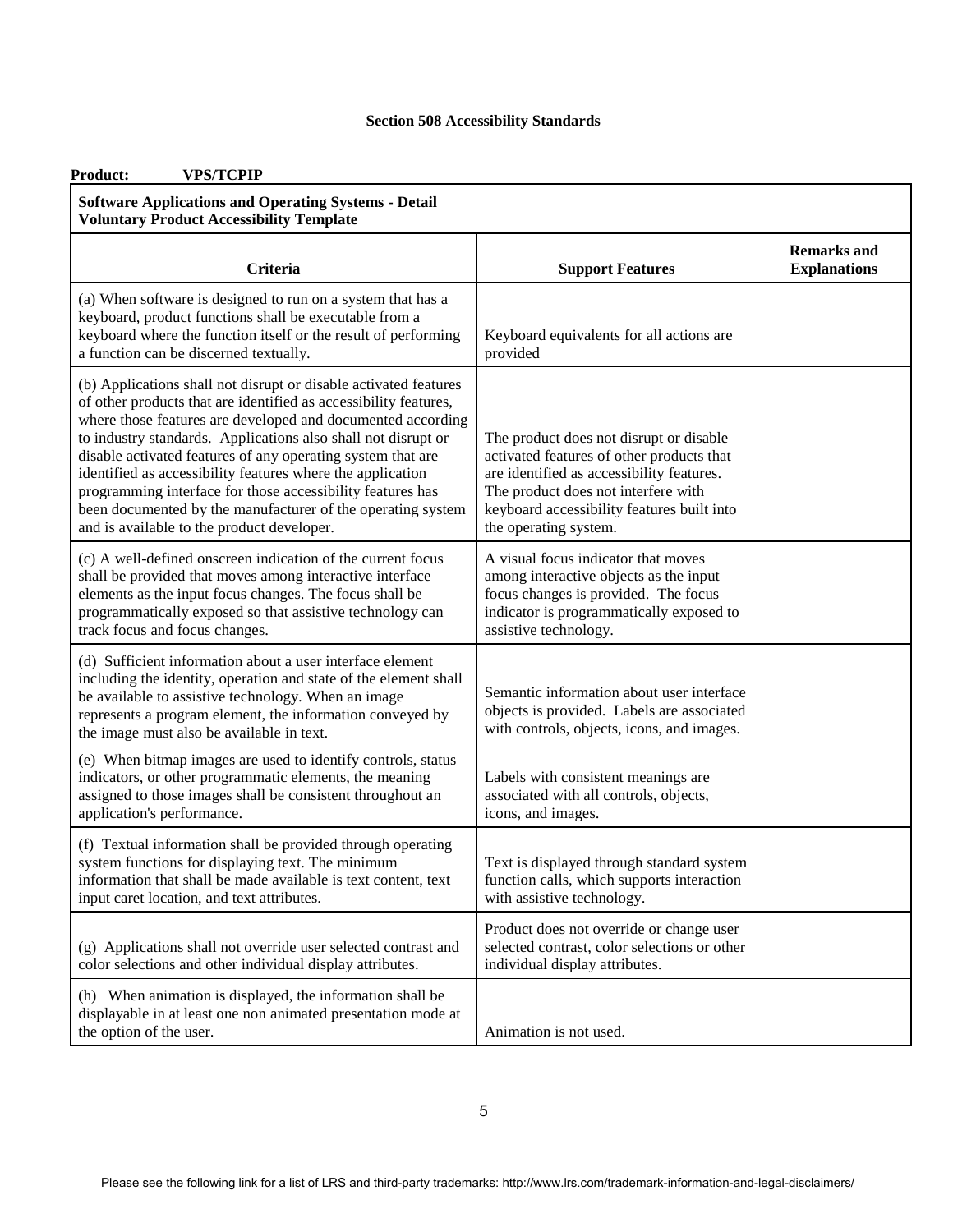| <b>Software Applications and Operating Systems - Detail</b><br><b>Voluntary Product Accessibility Template</b>                                                                                                                                          |                                                                                                                 |  |
|---------------------------------------------------------------------------------------------------------------------------------------------------------------------------------------------------------------------------------------------------------|-----------------------------------------------------------------------------------------------------------------|--|
| (i) Color coding shall not be used as the only means of<br>conveying information, indicating an action, prompting a<br>response, or distinguishing a visual element.                                                                                    | Color-coding is not used without<br>supporting text.                                                            |  |
| (i) When a product permits a user to adjust color and contrast<br>settings, a variety of color selections capable of producing a<br>range of contrast levels shall be provided.                                                                         | When color customization is supported,<br>the product allows customization of a<br>variety of color selections. |  |
| (k) Software shall not use flashing or blinking text, objects, or<br>other elements having a flash or blink frequency greater than<br>2 Hz and lower than 55 Hz.                                                                                        | The flashing or blinking of text, objects,<br>or other elements is not used.                                    |  |
| (1) When electronic forms are used, the form shall allow<br>people using assistive technology to access the information,<br>field elements, and functionality required for completion and<br>submission of the form, including all directions and cues. | Electronic forms are not used.                                                                                  |  |

| <b>Information, Documentation, and Support Documentation Requirements</b>                                                                                                                                                              |                                                                                                                                                                                 |                               |
|----------------------------------------------------------------------------------------------------------------------------------------------------------------------------------------------------------------------------------------|---------------------------------------------------------------------------------------------------------------------------------------------------------------------------------|-------------------------------|
| <b>Criteria</b>                                                                                                                                                                                                                        | <b>Meet Standard and How</b>                                                                                                                                                    | Do No Meet<br><b>Standard</b> |
| (a) Product support documentation. Make product support<br>documentation provided to end users available in alternate<br>formats upon request for no additional charge.                                                                | Documentation is supplied electronically<br>in PDF format. On request, it can be<br>supplied at no additional charge in<br>hardcopy Manuals or as a Microsoft Word<br>document. |                               |
| (b) Accessibility and compatibility features. Provide end<br>users access to a description of accessibility and compatibility<br>features of products in alternate formats or alternate modes<br>upon request at no additional charge. | Supplied at no additional charge as a<br>Microsoft Word document via email,<br>hardcopy or supplied over the phone.                                                             |                               |
| (c) Support services. Accommodate communication needs of<br>end users with disabilities when providing support<br>services<br>for products.                                                                                            | Support services are provided via<br>telephone, e-mail and Internet web site.                                                                                                   |                               |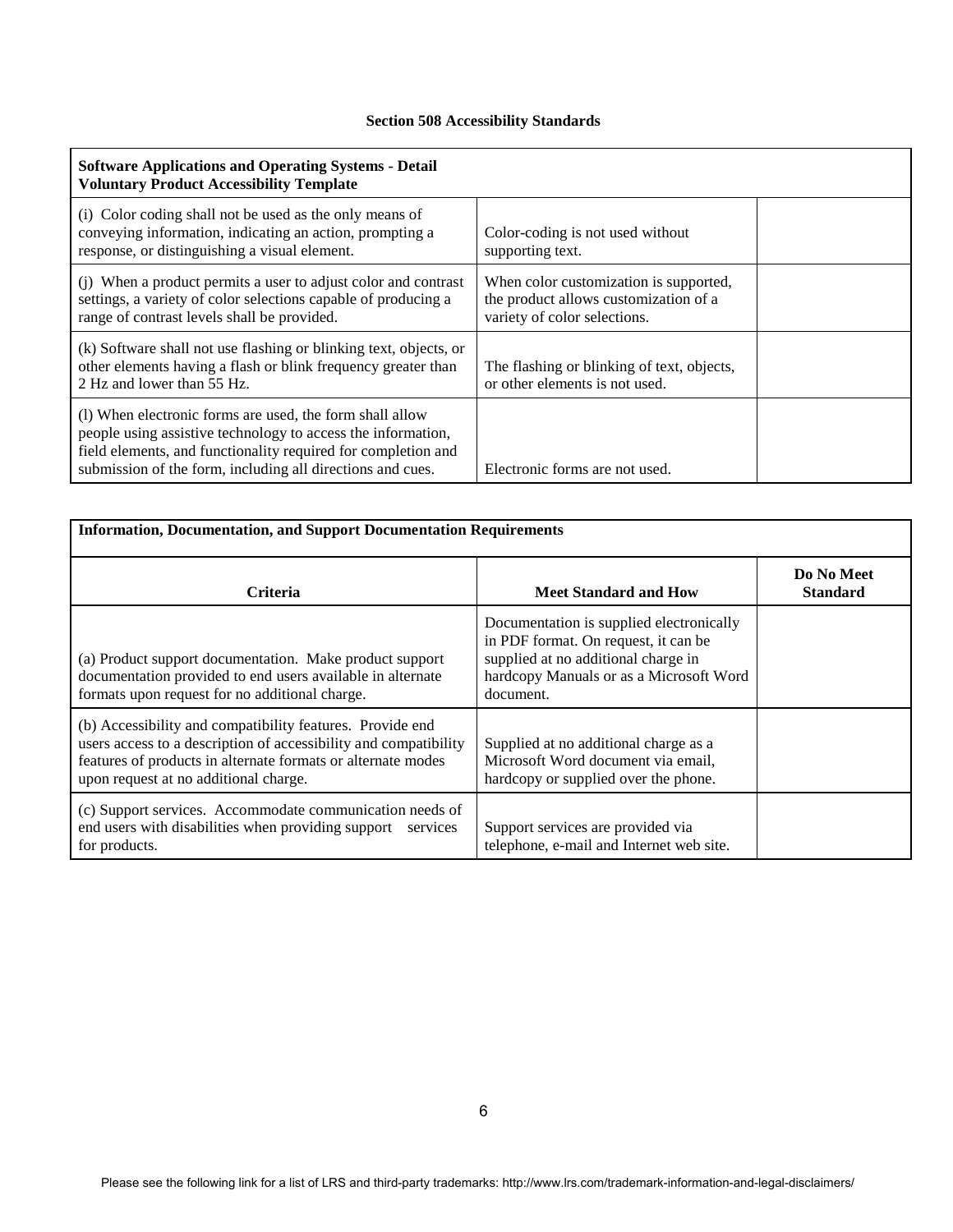| Product:<br><b>VMCF</b>                                                                                                                                                                                                                                                                                                                                                                                                                                                                                                                                                      |                                                                                                                                                                                                                                                 |                                           |
|------------------------------------------------------------------------------------------------------------------------------------------------------------------------------------------------------------------------------------------------------------------------------------------------------------------------------------------------------------------------------------------------------------------------------------------------------------------------------------------------------------------------------------------------------------------------------|-------------------------------------------------------------------------------------------------------------------------------------------------------------------------------------------------------------------------------------------------|-------------------------------------------|
| <b>Software Applications and Operating Systems - Detail</b><br><b>Voluntary Product Accessibility Template</b>                                                                                                                                                                                                                                                                                                                                                                                                                                                               |                                                                                                                                                                                                                                                 |                                           |
| <b>Criteria</b>                                                                                                                                                                                                                                                                                                                                                                                                                                                                                                                                                              | <b>Support Features</b>                                                                                                                                                                                                                         | <b>Remarks and</b><br><b>Explanations</b> |
| (a) When software is designed to run on a system that has a<br>keyboard, product functions shall be executable from a<br>keyboard where the function itself or the result of performing<br>a function can be discerned textually.                                                                                                                                                                                                                                                                                                                                            | Keyboard equivalents for all actions are<br>provided                                                                                                                                                                                            |                                           |
| (b) Applications shall not disrupt or disable activated features<br>of other products that are identified as accessibility features,<br>where those features are developed and documented according<br>to industry standards. Applications also shall not disrupt or<br>disable activated features of any operating system that are<br>identified as accessibility features where the application<br>programming interface for those accessibility features has<br>been documented by the manufacturer of the operating system<br>and is available to the product developer. | The product does not disrupt or disable<br>activated features of other products that<br>are identified as accessibility features.<br>The product does not interfere with<br>keyboard accessibility features built into<br>the operating system. |                                           |
| (c) A well-defined onscreen indication of the current focus<br>shall be provided that moves among interactive interface<br>elements as the input focus changes. The focus shall be<br>programmatically exposed so that assistive technology can<br>track focus and focus changes.                                                                                                                                                                                                                                                                                            | A visual focus indicator that moves<br>among interactive objects as the input<br>focus changes is provided. The focus<br>indicator is programmatically exposed to<br>assistive technology.                                                      |                                           |
| (d) Sufficient information about a user interface element<br>including the identity, operation and state of the element shall<br>be available to assistive technology. When an image<br>represents a program element, the information conveyed by<br>the image must also be available in text.                                                                                                                                                                                                                                                                               | Semantic information about user interface<br>objects is provided. Labels are associated<br>with controls, objects, icons, and images.                                                                                                           |                                           |
| (e) When bitmap images are used to identify controls, status<br>indicators, or other programmatic elements, the meaning<br>assigned to those images shall be consistent throughout an<br>application's performance.                                                                                                                                                                                                                                                                                                                                                          | Labels are consistently associated with all<br>controls, objects, icons, and images.                                                                                                                                                            |                                           |
| (f) Textual information shall be provided through operating<br>system functions for displaying text. The minimum<br>information that shall be made available is text content, text<br>input caret location, and text attributes.                                                                                                                                                                                                                                                                                                                                             | Text is displayed through standard system<br>function calls, which supports interaction<br>with assistive technology.                                                                                                                           |                                           |
| (g) Applications shall not override user selected contrast and<br>color selections and other individual display attributes.                                                                                                                                                                                                                                                                                                                                                                                                                                                  | Product does not override or change user<br>selected contrast, color selections or other<br>individual display attributes.                                                                                                                      |                                           |
| (h) When animation is displayed, the information shall be<br>displayable in at least one non animated presentation mode at<br>the option of the user.                                                                                                                                                                                                                                                                                                                                                                                                                        | Animation is not used.                                                                                                                                                                                                                          |                                           |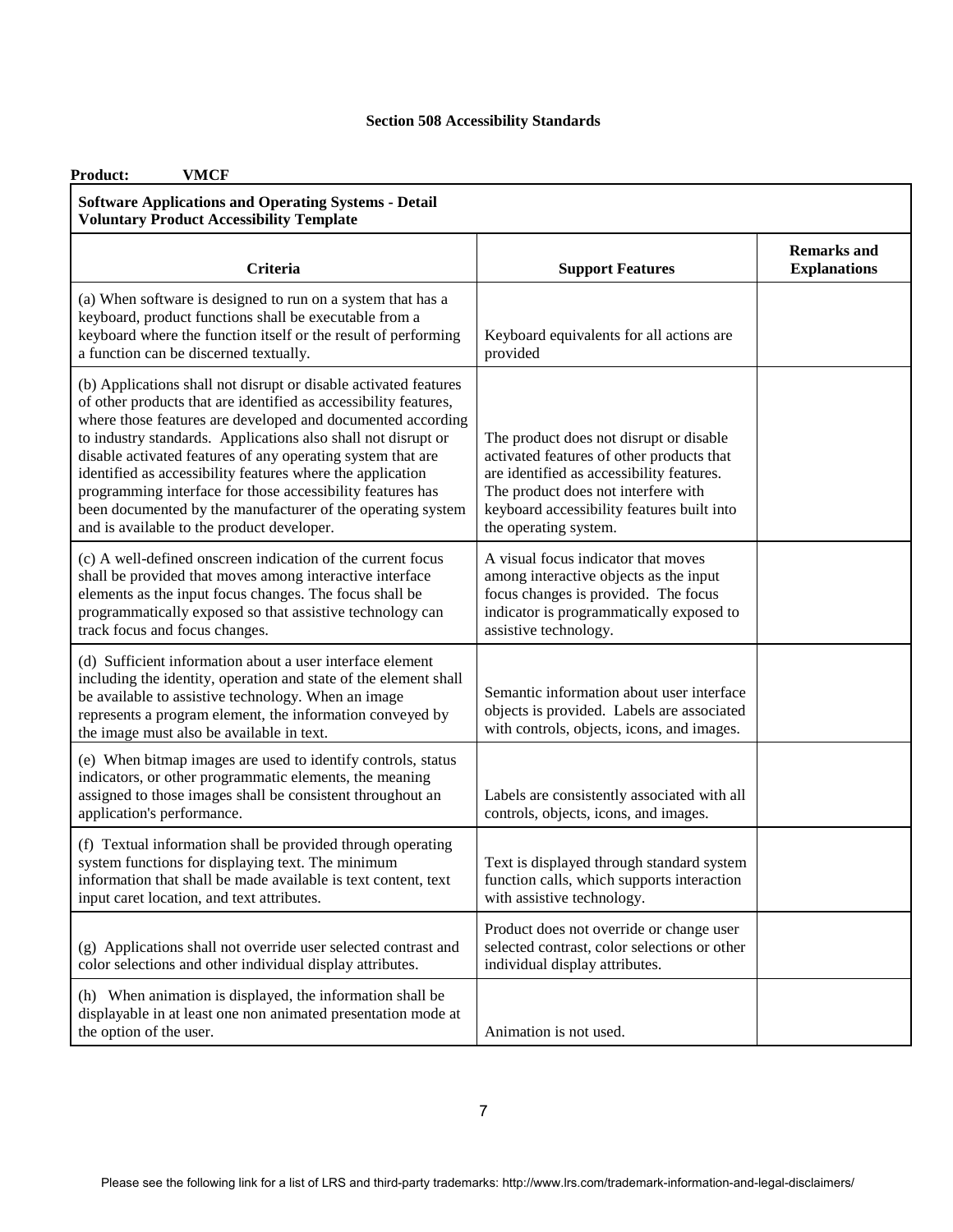| <b>Software Applications and Operating Systems - Detail</b><br><b>Voluntary Product Accessibility Template</b>                                                                                                                                          |                                                                                                                 |  |
|---------------------------------------------------------------------------------------------------------------------------------------------------------------------------------------------------------------------------------------------------------|-----------------------------------------------------------------------------------------------------------------|--|
| (i) Color coding shall not be used as the only means of<br>conveying information, indicating an action, prompting a<br>response, or distinguishing a visual element.                                                                                    | Color-coding is not used without<br>supporting text.                                                            |  |
| (i) When a product permits a user to adjust color and contrast<br>settings, a variety of color selections capable of producing a<br>range of contrast levels shall be provided.                                                                         | When color customization is supported,<br>the product allows customization of a<br>variety of color selections. |  |
| (k) Software shall not use flashing or blinking text, objects, or<br>other elements having a flash or blink frequency greater than<br>2 Hz and lower than 55 Hz.                                                                                        | The flashing or blinking of text, objects,<br>or other elements is not used.                                    |  |
| (1) When electronic forms are used, the form shall allow<br>people using assistive technology to access the information,<br>field elements, and functionality required for completion and<br>submission of the form, including all directions and cues. | Electronic forms are not used.                                                                                  |  |

| <b>Information, Documentation, and Support Documentation Requirements</b>                                                                                                                                                              |                                                                                                                                                                                 |                               |
|----------------------------------------------------------------------------------------------------------------------------------------------------------------------------------------------------------------------------------------|---------------------------------------------------------------------------------------------------------------------------------------------------------------------------------|-------------------------------|
| <b>Criteria</b>                                                                                                                                                                                                                        | <b>Meet Standard and How</b>                                                                                                                                                    | Do No Meet<br><b>Standard</b> |
| (a) Product support documentation. Make product support<br>documentation provided to end users available in alternate<br>formats upon request for no additional charge.                                                                | Documentation is supplied electronically<br>in PDF format. On request, it can be<br>supplied at no additional charge in<br>hardcopy Manuals or as a Microsoft Word<br>document. |                               |
| (b) Accessibility and compatibility features. Provide end<br>users access to a description of accessibility and compatibility<br>features of products in alternate formats or alternate modes<br>upon request at no additional charge. | Supplied at no additional charge as a<br>Microsoft Word document via email,<br>hardcopy or supplied over the phone.                                                             |                               |
| (c) Support services. Accommodate communication needs of<br>end users with disabilities when providing support<br>services<br>for products.                                                                                            | Support services are provided via<br>telephone, e-mail and Internet web site.                                                                                                   |                               |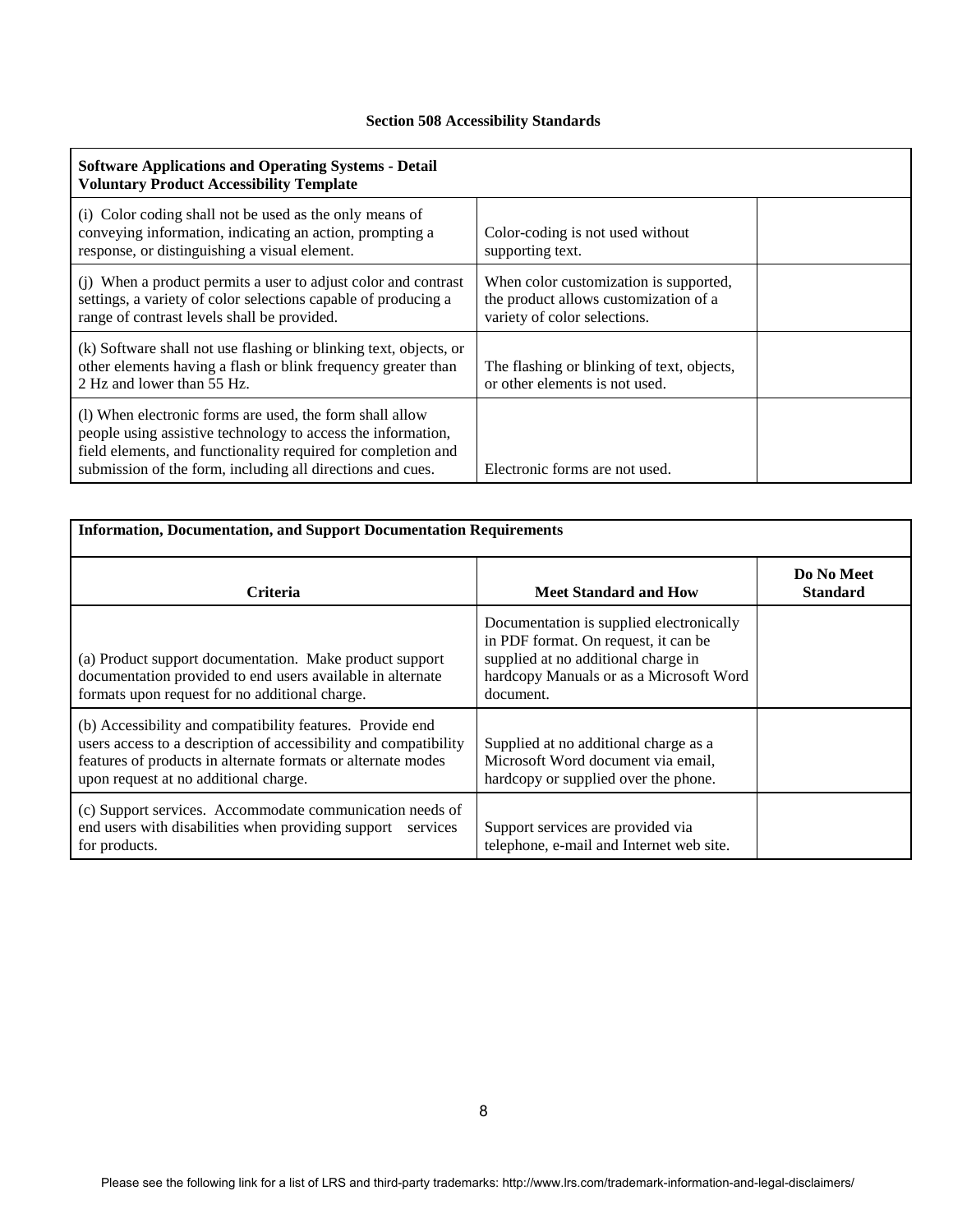| <b>Product:</b><br><b>DRS</b>                                                                                                                                                                                                                                                                                                                                                                                                                                                                                                                                                |                                                                                                                                                                                                                                                 |                                           |
|------------------------------------------------------------------------------------------------------------------------------------------------------------------------------------------------------------------------------------------------------------------------------------------------------------------------------------------------------------------------------------------------------------------------------------------------------------------------------------------------------------------------------------------------------------------------------|-------------------------------------------------------------------------------------------------------------------------------------------------------------------------------------------------------------------------------------------------|-------------------------------------------|
| <b>Software Applications and Operating Systems - Detail</b><br><b>Voluntary Product Accessibility Template</b>                                                                                                                                                                                                                                                                                                                                                                                                                                                               |                                                                                                                                                                                                                                                 |                                           |
| <b>Criteria</b>                                                                                                                                                                                                                                                                                                                                                                                                                                                                                                                                                              | <b>Support Features</b>                                                                                                                                                                                                                         | <b>Remarks and</b><br><b>Explanations</b> |
| (a) When software is designed to run on a system that has a<br>keyboard, product functions shall be executable from a<br>keyboard where the function itself or the result of performing<br>a function can be discerned textually.                                                                                                                                                                                                                                                                                                                                            | Keyboard equivalents for all actions are<br>provided                                                                                                                                                                                            |                                           |
| (b) Applications shall not disrupt or disable activated features<br>of other products that are identified as accessibility features,<br>where those features are developed and documented according<br>to industry standards. Applications also shall not disrupt or<br>disable activated features of any operating system that are<br>identified as accessibility features where the application<br>programming interface for those accessibility features has<br>been documented by the manufacturer of the operating system<br>and is available to the product developer. | The product does not disrupt or disable<br>activated features of other products that<br>are identified as accessibility features.<br>The product does not interfere with<br>keyboard accessibility features built into<br>the operating system. |                                           |
| (c) A well-defined onscreen indication of the current focus<br>shall be provided that moves among interactive interface<br>elements as the input focus changes. The focus shall be<br>programmatically exposed so that assistive technology can<br>track focus and focus changes.                                                                                                                                                                                                                                                                                            | A visual focus indicator that moves<br>among interactive objects as the input<br>focus changes is provided. The focus<br>indicator is programmatically exposed to<br>assistive technology.                                                      |                                           |
| (d) Sufficient information about a user interface element<br>including the identity, operation and state of the element shall<br>be available to assistive technology. When an image<br>represents a program element, the information conveyed by<br>the image must also be available<br>in text.                                                                                                                                                                                                                                                                            | Semantic information about user interface<br>objects is provided. Labels are associated<br>with controls, objects, icons, and images.                                                                                                           |                                           |
| (e) When bitmap images are used to identify controls, status<br>indicators, or other programmatic elements, the meaning<br>assigned to those images shall be consistent throughout an<br>application's performance.                                                                                                                                                                                                                                                                                                                                                          | Labels with consistent meanings are<br>associated with all controls, objects,<br>icons, and images.                                                                                                                                             |                                           |
| (f) Textual information shall be provided through operating<br>system functions for displaying text. The minimum<br>information that shall be made available is text content, text<br>input caret location, and text attributes.                                                                                                                                                                                                                                                                                                                                             | Text is displayed through standard system<br>function calls, which supports interaction<br>with assistive technology.                                                                                                                           |                                           |
| (g) Applications shall not override user selected contrast and<br>color selections and other individual display attributes.                                                                                                                                                                                                                                                                                                                                                                                                                                                  | Product does not override or change user<br>selected contrast, color selections or other<br>individual display attributes.                                                                                                                      |                                           |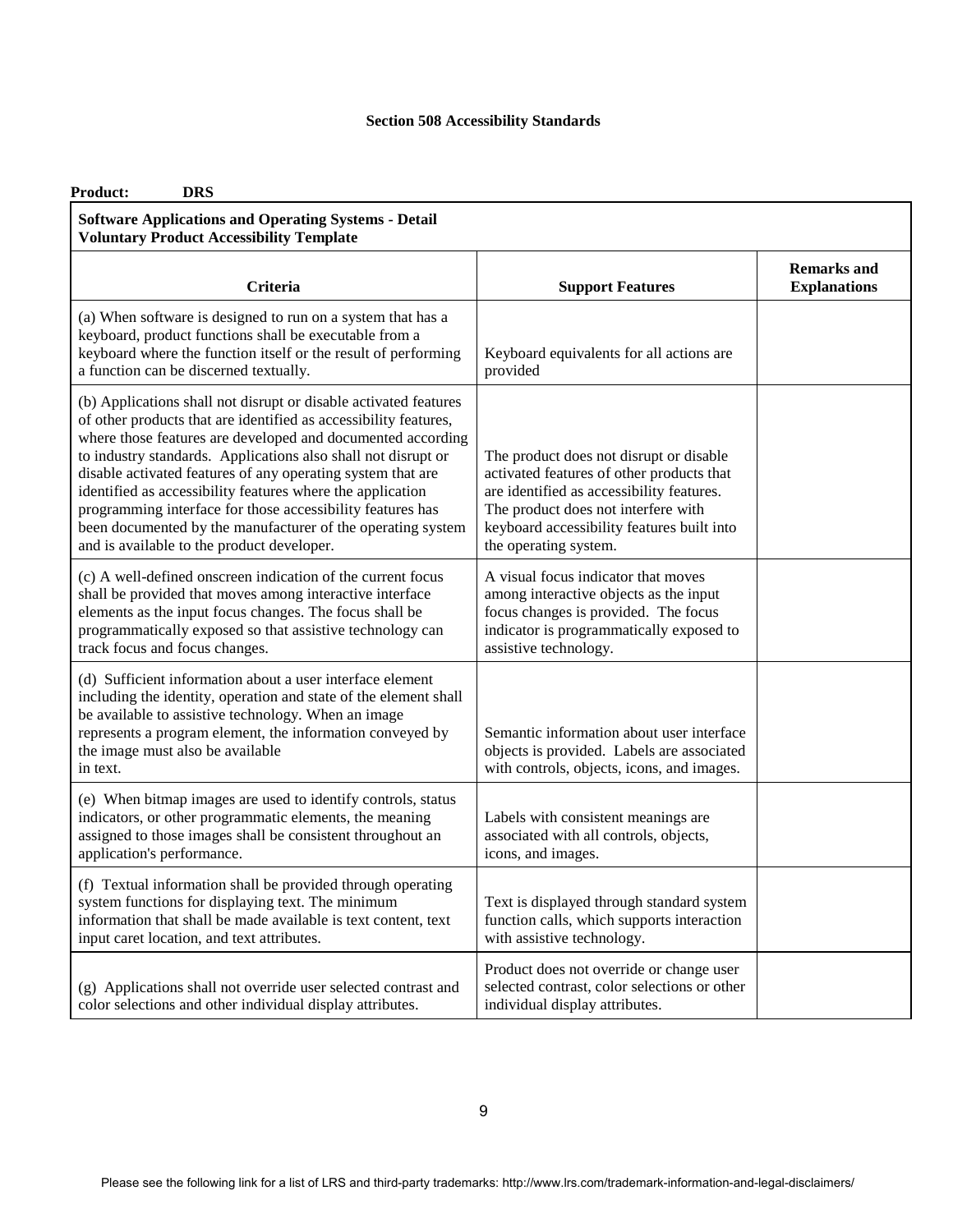| <b>Software Applications and Operating Systems - Detail</b><br><b>Voluntary Product Accessibility Template</b>                                                                                                                                          |                                                                                                                 |  |
|---------------------------------------------------------------------------------------------------------------------------------------------------------------------------------------------------------------------------------------------------------|-----------------------------------------------------------------------------------------------------------------|--|
| (h) When animation is displayed, the information shall be<br>displayable in at least one non animated presentation mode at<br>the option of the user.                                                                                                   | Animation is not used.                                                                                          |  |
| (i) Color coding shall not be used as the only means of<br>conveying information, indicating an action, prompting a<br>response, or distinguishing a visual element.                                                                                    | Color-coding is not used without<br>supporting text.                                                            |  |
| (j) When a product permits a user to adjust color and contrast<br>settings, a variety of color selections capable of producing a<br>range of contrast levels shall be provided.                                                                         | When color customization is supported,<br>the product allows customization of a<br>variety of color selections. |  |
| (k) Software shall not use flashing or blinking text, objects, or<br>other elements having a flash or blink frequency greater than<br>2 Hz and lower than 55 Hz.                                                                                        | The flashing or blinking of text, objects,<br>or other elements is not used.                                    |  |
| (1) When electronic forms are used, the form shall allow<br>people using assistive technology to access the information,<br>field elements, and functionality required for completion and<br>submission of the form, including all directions and cues. | Electronic forms are not used.                                                                                  |  |

| <b>Information, Documentation, and Support Documentation Requirements</b>                                                                                                                                                              |                                                                                                                                                                                 |                               |
|----------------------------------------------------------------------------------------------------------------------------------------------------------------------------------------------------------------------------------------|---------------------------------------------------------------------------------------------------------------------------------------------------------------------------------|-------------------------------|
| <b>Criteria</b>                                                                                                                                                                                                                        | <b>Meet Standard and How</b>                                                                                                                                                    | Do No Meet<br><b>Standard</b> |
| (a) Product support documentation. Make product support<br>documentation provided to end users available in alternate<br>formats upon request for no additional charge.                                                                | Documentation is supplied electronically<br>in PDF format. On request, it can be<br>supplied at no additional charge in<br>hardcopy Manuals or as a Microsoft Word<br>document. |                               |
| (b) Accessibility and compatibility features. Provide end<br>users access to a description of accessibility and compatibility<br>features of products in alternate formats or alternate modes<br>upon request at no additional charge. | Supplied at no additional charge as a<br>Microsoft Word document via email,<br>hardcopy or supplied over the phone.                                                             |                               |
| (c) Support services. Accommodate communication needs of<br>end users with disabilities when providing support<br>services<br>for products.                                                                                            | Support services are provided via<br>telephone, e-mail and Internet web site.                                                                                                   |                               |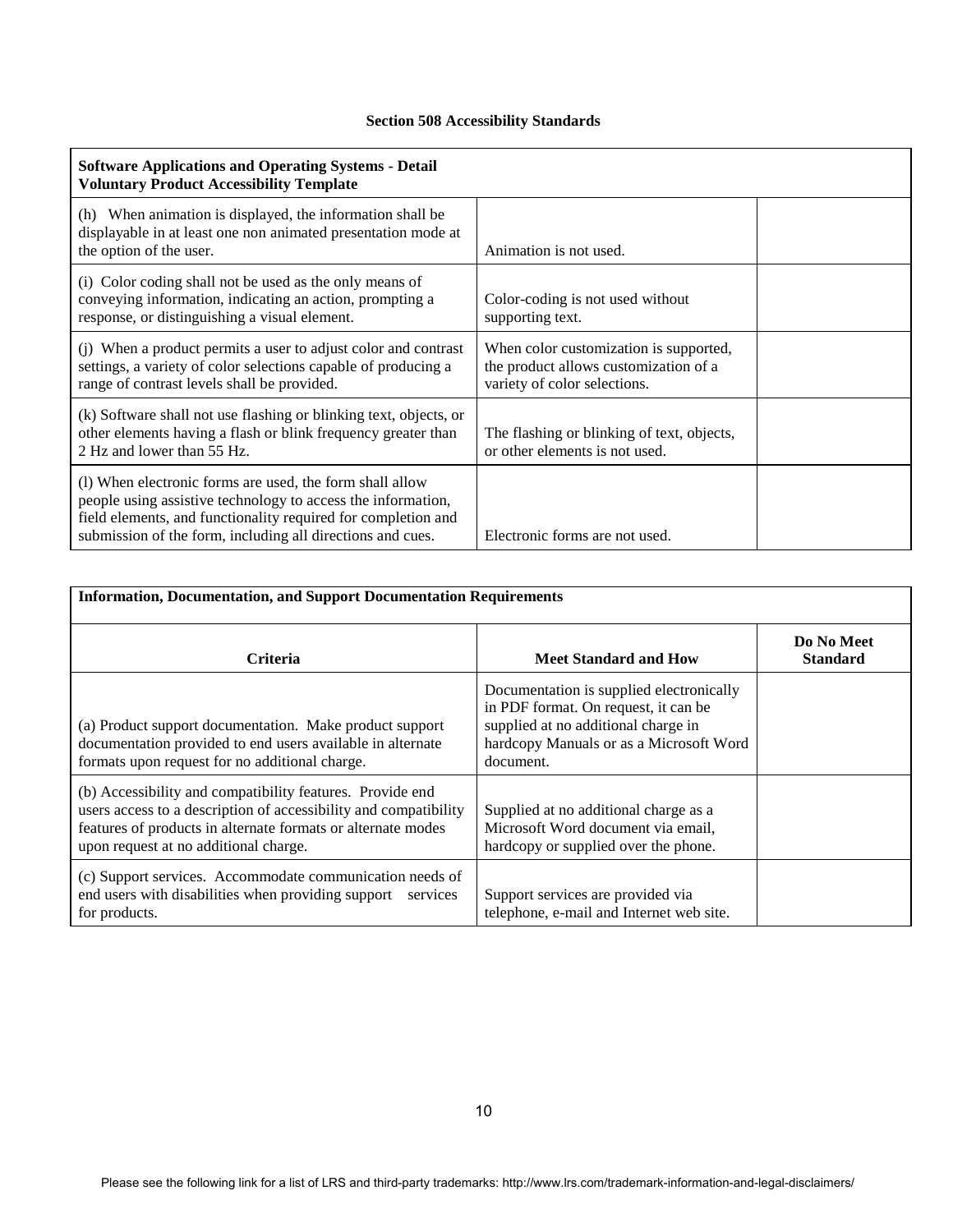| <b>DMCF</b><br><b>Product:</b><br><b>Software Applications and Operating Systems - Detail</b><br><b>Voluntary Product Accessibility Template</b>                                                                                                                                                                                                                                                                                                                                                                                                                             |                                                                                                                                                                                                                                                 |                                           |
|------------------------------------------------------------------------------------------------------------------------------------------------------------------------------------------------------------------------------------------------------------------------------------------------------------------------------------------------------------------------------------------------------------------------------------------------------------------------------------------------------------------------------------------------------------------------------|-------------------------------------------------------------------------------------------------------------------------------------------------------------------------------------------------------------------------------------------------|-------------------------------------------|
| <b>Criteria</b>                                                                                                                                                                                                                                                                                                                                                                                                                                                                                                                                                              | <b>Support Features</b>                                                                                                                                                                                                                         | <b>Remarks and</b><br><b>Explanations</b> |
| (a) When software is designed to run on a system that has a<br>keyboard, product functions shall be executable from a<br>keyboard where the function itself or the result of performing<br>a function can be discerned textually.                                                                                                                                                                                                                                                                                                                                            | Keyboard equivalents for all actions are<br>provided                                                                                                                                                                                            |                                           |
| (b) Applications shall not disrupt or disable activated features<br>of other products that are identified as accessibility features,<br>where those features are developed and documented according<br>to industry standards. Applications also shall not disrupt or<br>disable activated features of any operating system that are<br>identified as accessibility features where the application<br>programming interface for those accessibility features has<br>been documented by the manufacturer of the operating system<br>and is available to the product developer. | The product does not disrupt or disable<br>activated features of other products that<br>are identified as accessibility features.<br>The product does not interfere with<br>keyboard accessibility features built into<br>the operating system. |                                           |
| (c) A well-defined onscreen indication of the current focus<br>shall be provided that moves among interactive interface<br>elements as the input focus changes. The focus shall be<br>programmatically exposed so that assistive technology can<br>track focus and focus changes.                                                                                                                                                                                                                                                                                            | A visual focus indicator that moves<br>among interactive objects as the input<br>focus changes is provided. The focus<br>indicator is programmatically exposed to<br>assistive technology.                                                      |                                           |
| (d) Sufficient information about a user interface element<br>including the identity, operation and state of the element shall<br>be available to assistive technology. When an image<br>represents a program element, the information conveyed by<br>the image must also be available in text.                                                                                                                                                                                                                                                                               | Semantic information about user interface<br>objects is provided. Labels are associated<br>with controls, objects, icons, and images.                                                                                                           |                                           |
| (e) When bitmap images are used to identify controls, status<br>indicators, or other programmatic elements, the meaning<br>assigned to those images shall be consistent throughout an<br>application's performance.                                                                                                                                                                                                                                                                                                                                                          | Labels are consistently associated with all<br>controls, objects, icons, and images.                                                                                                                                                            |                                           |
| (f) Textual information shall be provided through operating<br>system functions for displaying text. The minimum<br>information that shall be made available is text content, text<br>input caret location, and text attributes.                                                                                                                                                                                                                                                                                                                                             | Text is displayed through standard system<br>function calls, which supports interaction<br>with assistive technology.                                                                                                                           |                                           |
| (g) Applications shall not override user selected contrast and<br>color selections and other individual display attributes.                                                                                                                                                                                                                                                                                                                                                                                                                                                  | Product does not override or change user<br>selected contrast, color selections or other<br>individual display attributes.                                                                                                                      |                                           |
| (h) When animation is displayed, the information shall be<br>displayable in at least one non animated presentation mode at<br>the option of the user.                                                                                                                                                                                                                                                                                                                                                                                                                        | Animation is not used.                                                                                                                                                                                                                          |                                           |